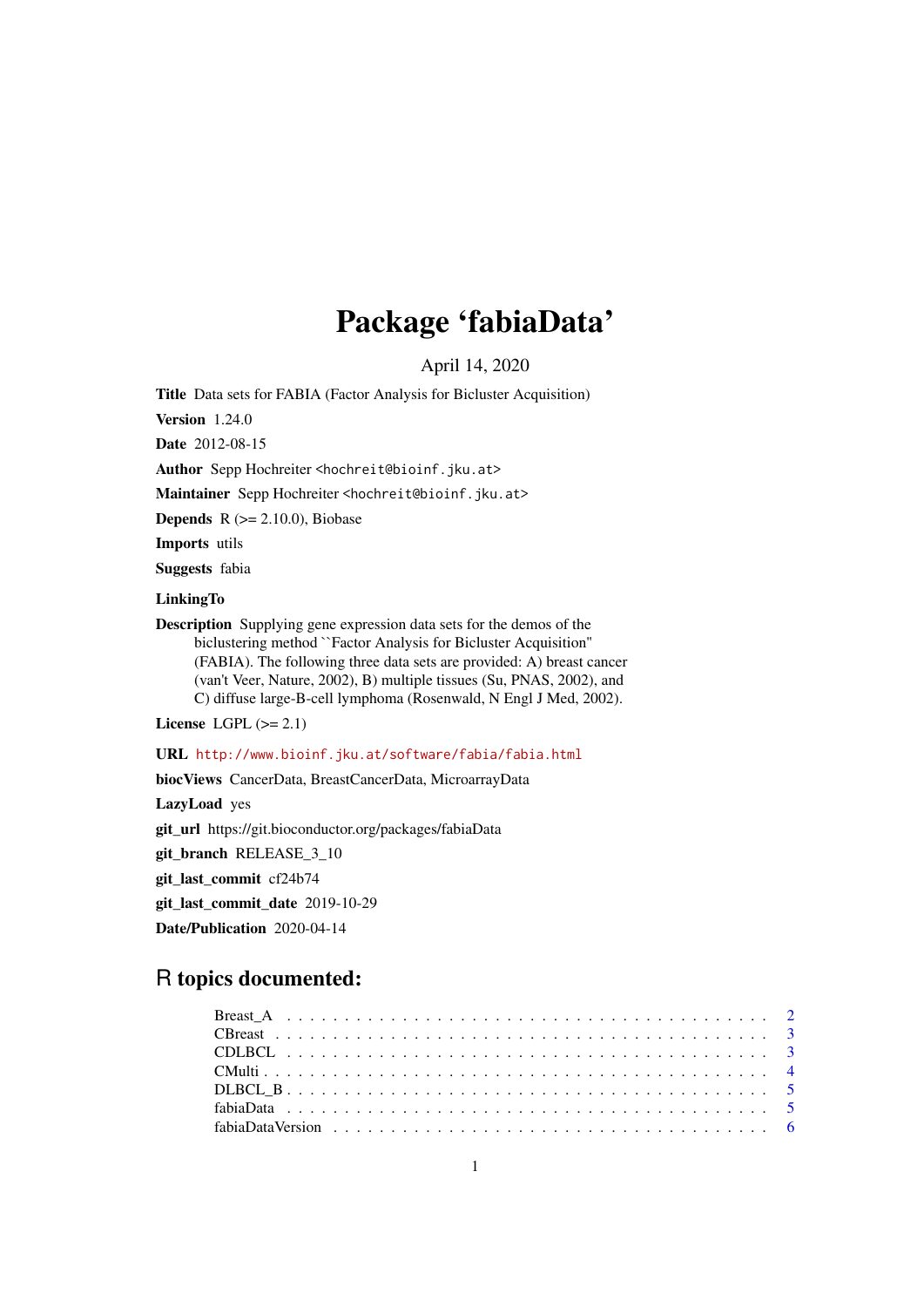#### <span id="page-1-0"></span>2 Breast\_A

| Index |  |  |  |  |  |  |  |  |  |  |  |  |  |  |  |  |  |  |  |  |  |
|-------|--|--|--|--|--|--|--|--|--|--|--|--|--|--|--|--|--|--|--|--|--|

<span id="page-1-1"></span>Breast\_A *Subclasses of van't Veer breast cancer microarray data set*

#### Description

Microarray data from Broad Institute "Cancer Program Data Sets" which was produced by van't Veer et al. 2002. Array S54 was removed because it is an outlier.

Goal was to find a gene signature to predict the outcome of a cancer therapy that is to predict whether metastasis will occur. A 70 gene signature has been discovered.

Here we want to find subclasses in the data set.

Hoshida et al. 2007 found 3 subclasses and verified that 50/61 cases from class 1 and 2 were ER positive and only in 3/36 from class 3.

bA is the data set with 97 samples and 1213 genes, bAc1 are the three subclasses from Hoshida et al. 2007.

#### Usage

Breast\_A

#### Format

Matrix XBreast: 97 samples and 1213 probe sets, Vector CBreast: three subclasses from Hoshida

#### Source

Broad Institute "Cancer Program Data Sets": [http://www.broadinstitute.org/cgi-bin/cancer](http://www.broadinstitute.org/cgi-bin/cancer/datasets.cgi)/ [datasets.cgi](http://www.broadinstitute.org/cgi-bin/cancer/datasets.cgi)

#### References

Hoshida Y, Brunet J-P, Tamayo P, Golub TR, Mesirov JP, 'Subclass Mapping: Identifying Common Subtypes in Independent Disease Data Sets', PLoS ONE 2(11): e1195, 2007.

van't Veer LJ, Dai H, van de Vijver MJ, He YD, Hart AA, et al. 'Gene expression profiling predicts clinical outcome of breast cancer', Nature 415:530-536, 2002.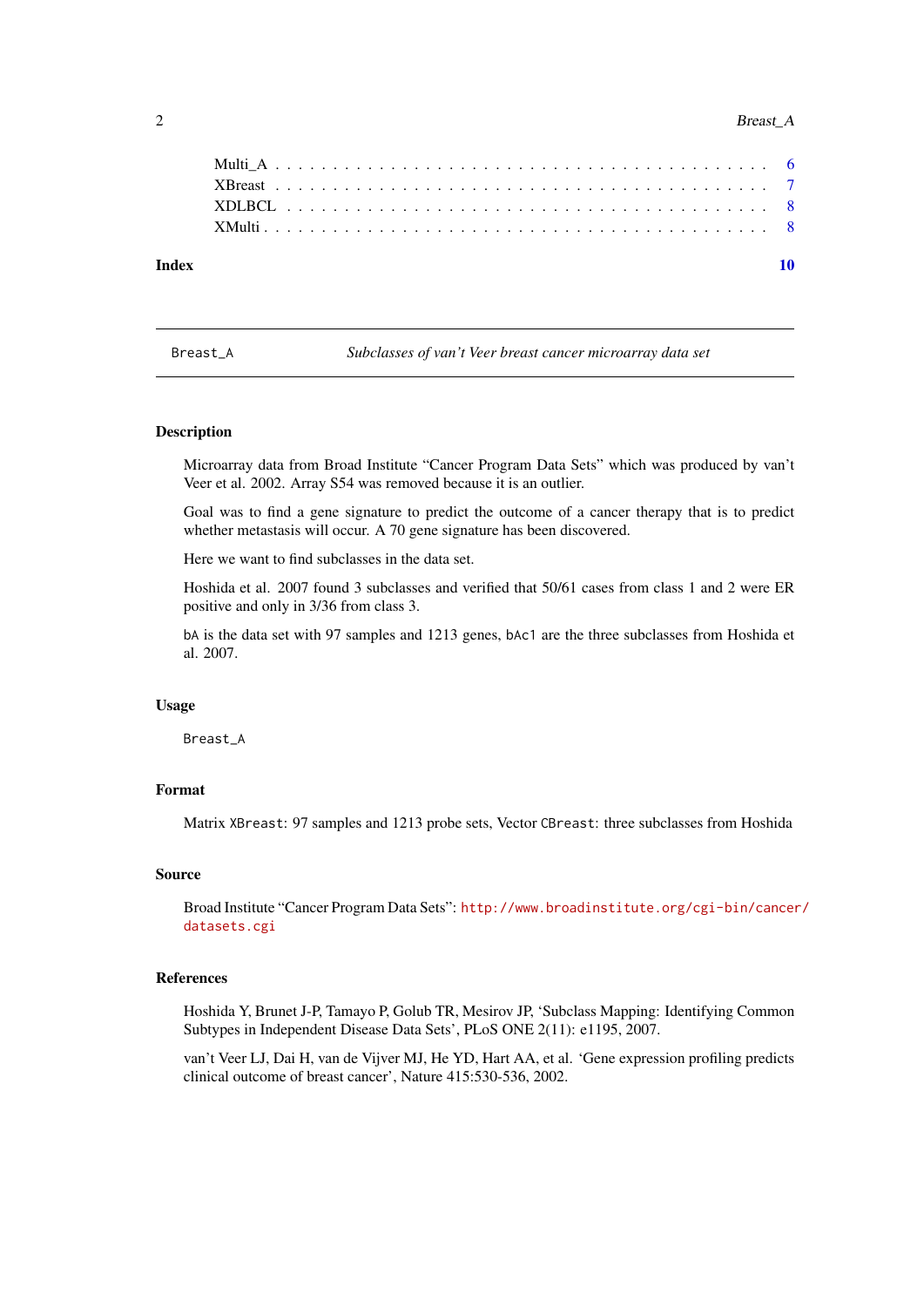<span id="page-2-0"></span>

#### Description

Microarray data from Broad Institute "Cancer Program Data Sets" which was produced by van't Veer et al. 2002. Array S54 was removed because it is an outlier.

Goal was to find a gene signature to predict the outcome of a cancer therapy that is to predict whether metastasis will occur. A 70 gene signature has been discovered.

Here we want to find subclasses in the data set.

Hoshida et al. 2007 found 3 subclasses and verified that 50/61 cases from class 1 and 2 were ER positive and only in 3/36 from class 3.

XBreast is the data set with 97 samples and 1213 genes, CBreast are the three subclasses from Hoshida et al. 2007.

#### Usage

CBreast

#### Format

Vector CBreast of 97 samples giving the three subclasses from Hoshida.

#### Source

Broad Institute "Cancer Program Data Sets": [http://www.broadinstitute.org/cgi-bin/cancer](http://www.broadinstitute.org/cgi-bin/cancer/datasets.cgi)/ [datasets.cgi](http://www.broadinstitute.org/cgi-bin/cancer/datasets.cgi)

#### References

Hoshida Y, Brunet J-P, Tamayo P, Golub TR, Mesirov JP, 'Subclass Mapping: Identifying Common Subtypes in Independent Disease Data Sets', PLoS ONE 2(11): e1195, 2007.

van't Veer LJ, Dai H, van de Vijver MJ, He YD, Hart AA, et al. 'Gene expression profiling predicts clinical outcome of breast cancer', Nature 415:530-536, 2002.

CDLBCL *Microarray data set of Rosenwald diffuse large-B-cell lymphoma*

#### **Description**

Microarray data from Broad Institute "Cancer Program Data Sets" which was produced by Rosenwald et al. 2002.

Goal was to predict the survival after chemotherapy

Hoshida divided the data set into three classes: "OxPhos" (oxidative phosphorylation), "BCR" (Bcell response), and "HR" (host response).

We want to identify these subclasses.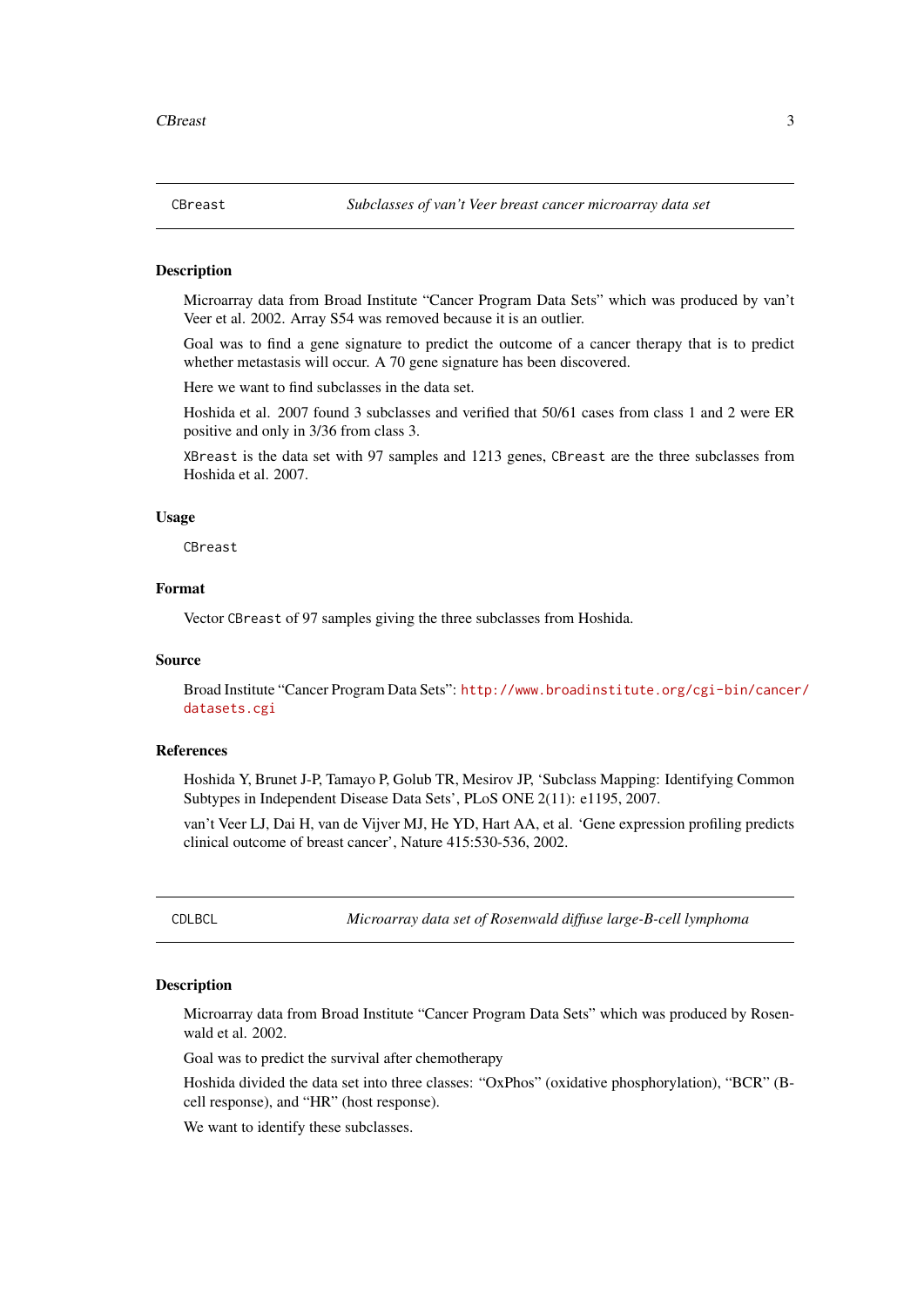#### Usage

CDLBCL

#### Format

Vector CDLBCL of 180 samples giving the three subclasses according to Hoshida et al. 2007.

#### Source

Broad Institute "Cancer Program Data Sets": [http://www.broadinstitute.org/cgi-bin/cancer](http://www.broadinstitute.org/cgi-bin/cancer/datasets.cgi)/ [datasets.cgi](http://www.broadinstitute.org/cgi-bin/cancer/datasets.cgi)

#### References

Hoshida Y, Brunet J-P, Tamayo P, Golub TR, Mesirov JP, 'Subclass Mapping: Identifying Common Subtypes in Independent Disease Data Sets', PLoS ONE 2(11): e1195, 2007.

Rosenwald A, Wright G, Chan WC, Connors JM, Campo E, et al. 'The use of molecular profiling to predict survival after chemotherapy for diffuse large-B-cell lymphoma', New Engl. J. Med. 346: 1937-1947, 2002.

CMulti *Microarray data set of Su on different mammalian tissue types*

#### Description

Microarray data from Broad Institute "Cancer Program Data Sets" which was produced by Su et al. 2002.

Gene expression from human and mouse samples across a diverse array of tissues, organs, and cell lines have been profiled. The goal was to have a reference for the normal mammalian transcriptome.

Here we want to identify the subclasses which correspond to the tissue types.

#### Usage

CMulti

#### Format

Vector CMulti of 102 samples giving the four classes of tissue types.

#### Source

Broad Institute "Cancer Program Data Sets": [http://www.broadinstitute.org/cgi-bin/cancer](http://www.broadinstitute.org/cgi-bin/cancer/datasets.cgi)/ [datasets.cgi](http://www.broadinstitute.org/cgi-bin/cancer/datasets.cgi)

#### References

Hoshida Y, Brunet J-P, Tamayo P, Golub TR, Mesirov JP, 'Subclass Mapping: Identifying Common Subtypes in Independent Disease Data Sets', PLoS ONE 2(11): e1195, 2007.

Su AI, Cooke MP, Ching KA, Hakak Y, Walker JR, et al. 'Large-scale analysis of the human and mouse transcriptomes', Proc. Natl. Acad. Sci. USA 99:4465-4470, 2002.

<span id="page-3-0"></span>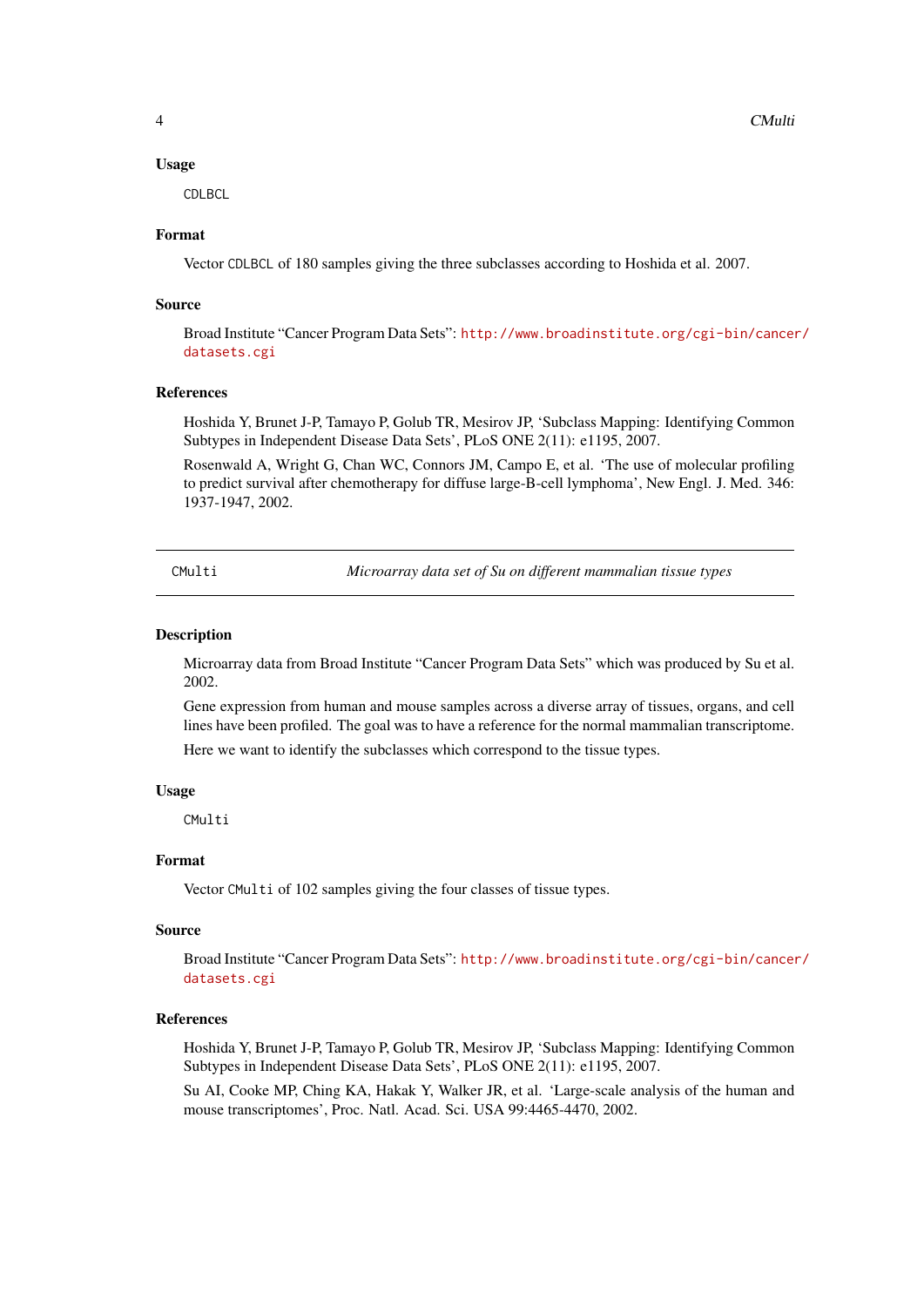<span id="page-4-1"></span><span id="page-4-0"></span>

#### **Description**

Microarray data from Broad Institute "Cancer Program Data Sets" which was produced by Rosenwald et al. 2002.

Goal was to predict the survival after chemotherapy.

Hoshida divided the data set into three classes: "OxPhos" (oxidative phosphorylation), "BCR" (Bcell response), and "HR" (host response).

We want to identify these subclasses.

#### Usage

DLBCL\_B

#### Format

Matrix XDLBCL: 180 samples and 661 probe sets, Vector CDLBCL: three subclasses according to Hoshida et al. 2007.

#### Source

Broad Institute "Cancer Program Data Sets": [http://www.broadinstitute.org/cgi-bin/cancer](http://www.broadinstitute.org/cgi-bin/cancer/datasets.cgi)/ [datasets.cgi](http://www.broadinstitute.org/cgi-bin/cancer/datasets.cgi)

#### References

Hoshida Y, Brunet J-P, Tamayo P, Golub TR, Mesirov JP, 'Subclass Mapping: Identifying Common Subtypes in Independent Disease Data Sets', PLoS ONE 2(11): e1195, 2007.

Rosenwald A, Wright G, Chan WC, Connors JM, Campo E, et al. 'The use of molecular profiling to predict survival after chemotherapy for diffuse large-B-cell lymphoma', New Engl. J. Med. 346: 1937-1947, 2002.

fabiaData *Display available data sets*

#### Description

fabiaData available data sets.

#### Usage

fabiaData()

#### Author(s)

Sepp Hochreiter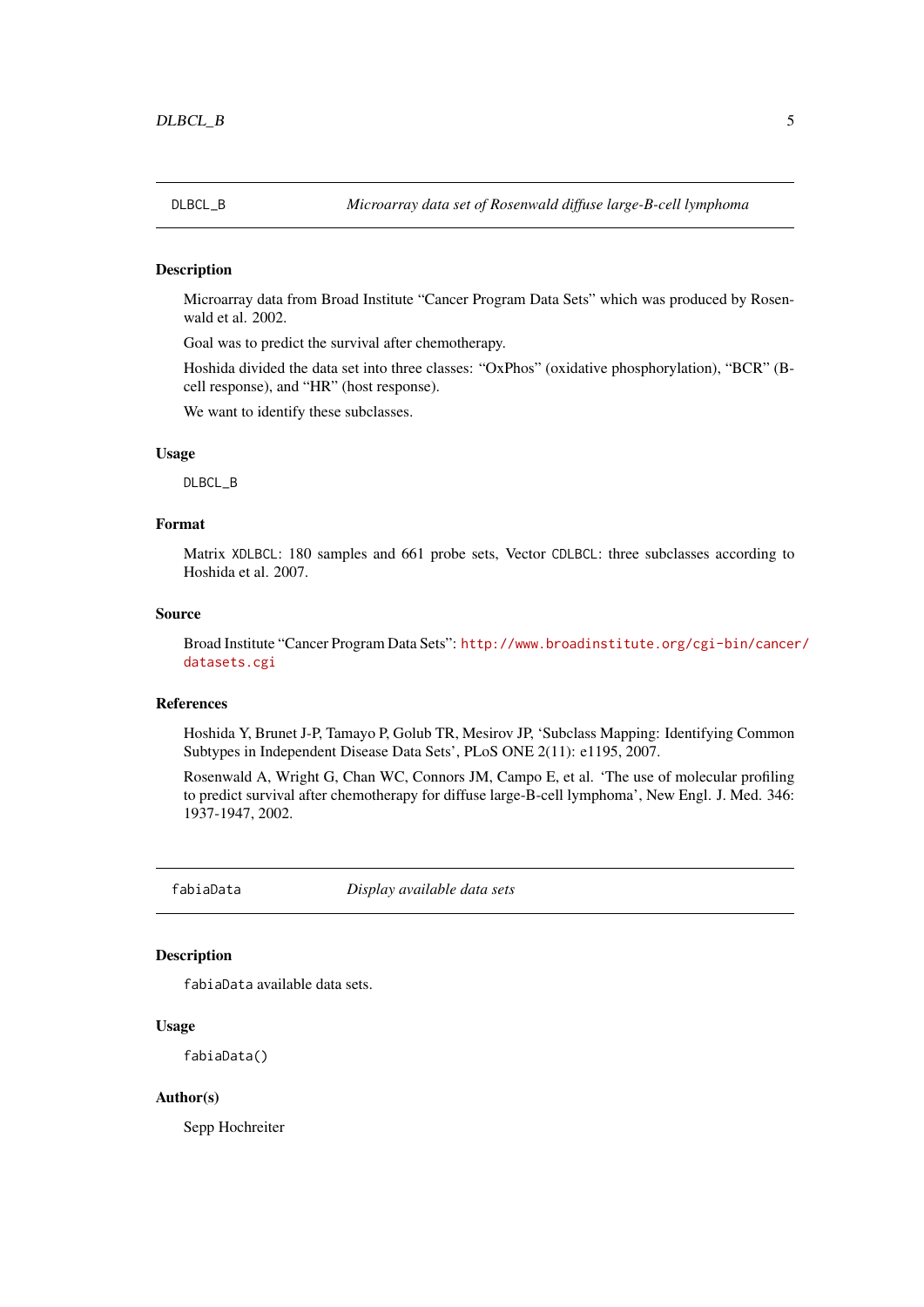#### See Also

[Breast\\_A](#page-1-1), [DLBCL\\_B](#page-4-1), [Multi\\_A](#page-5-1),

#### Examples

fabiaData()

fabiaDataVersion *Display version info for package fabiaData*

#### Description

fabiaDataVersion displays version information about the package.

#### Usage

fabiaDataVersion()

#### Author(s)

Sepp Hochreiter

#### See Also

[Breast\\_A](#page-1-1), [DLBCL\\_B](#page-4-1), [Multi\\_A](#page-5-1),

#### Examples

fabiaDataVersion()

<span id="page-5-1"></span>Multi\_A *Microarray data set of Su on different mammalian tissue types*

#### Description

Microarray data from Broad Institute "Cancer Program Data Sets" which was produced by Su et al. 2002.

Gene expression from human and mouse samples across a diverse array of tissues, organs, and cell lines have been profiled. The goal was to have a reference for the normal mammalian transcriptome.

Here we want to identify the subclasses which correspond to the tissue types.

#### Usage

Multi\_A

#### Format

Matrix XMulti: 102 samples and 5565 probe sets, Vector CMulti: four classes of tissue types.

<span id="page-5-0"></span>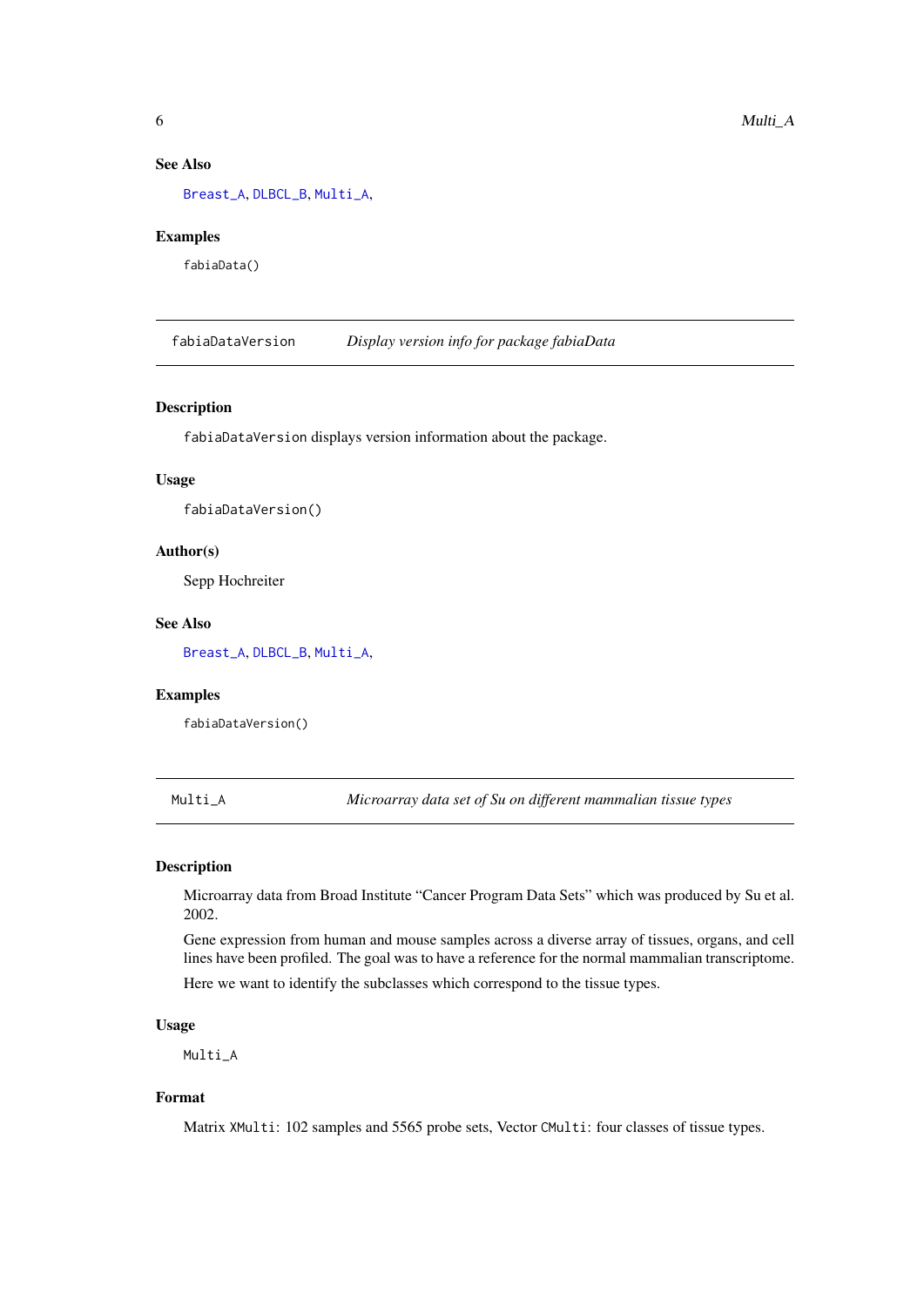#### <span id="page-6-0"></span>XBreast 7

#### Source

Broad Institute "Cancer Program Data Sets": [http://www.broadinstitute.org/cgi-bin/cancer](http://www.broadinstitute.org/cgi-bin/cancer/datasets.cgi)/ [datasets.cgi](http://www.broadinstitute.org/cgi-bin/cancer/datasets.cgi)

#### References

Hoshida Y, Brunet J-P, Tamayo P, Golub TR, Mesirov JP, 'Subclass Mapping: Identifying Common Subtypes in Independent Disease Data Sets', PLoS ONE 2(11): e1195, 2007.

Su AI, Cooke MP, Ching KA, Hakak Y, Walker JR, et al. 'Large-scale analysis of the human and mouse transcriptomes', Proc. Natl. Acad. Sci. USA 99:4465-4470, 2002.

XBreast *Subclasses of van't Veer breast cancer microarray data set*

#### **Description**

Microarray data from Broad Institute "Cancer Program Data Sets" which was produced by van't Veer et al. 2002. Array S54 was removed because it is an outlier.

Goal was to find a gene signature to predict the outcome of a cancer therapy that is to predict whether metastasis will occur. A 70 gene signature has been discovered.

Here we want to find subclasses in the data set.

Hoshida et al. 2007 found 3 subclasses and verified that 50/61 cases from class 1 and 2 were ER positive and only in 3/36 from class 3.

XBreast is the data set with 97 samples and 1213 genes, CBreast are the three subclasses from Hoshida et al. 2007.

#### Usage

XBreast

#### Format

Matrix XBreast: 97 samples and 1213 probe sets.

#### Source

Broad Institute "Cancer Program Data Sets": [http://www.broadinstitute.org/cgi-bin/cancer](http://www.broadinstitute.org/cgi-bin/cancer/datasets.cgi)/ [datasets.cgi](http://www.broadinstitute.org/cgi-bin/cancer/datasets.cgi)

#### References

Hoshida Y, Brunet J-P, Tamayo P, Golub TR, Mesirov JP, 'Subclass Mapping: Identifying Common Subtypes in Independent Disease Data Sets', PLoS ONE 2(11): e1195, 2007.

van't Veer LJ, Dai H, van de Vijver MJ, He YD, Hart AA, et al. 'Gene expression profiling predicts clinical outcome of breast cancer', Nature 415:530-536, 2002.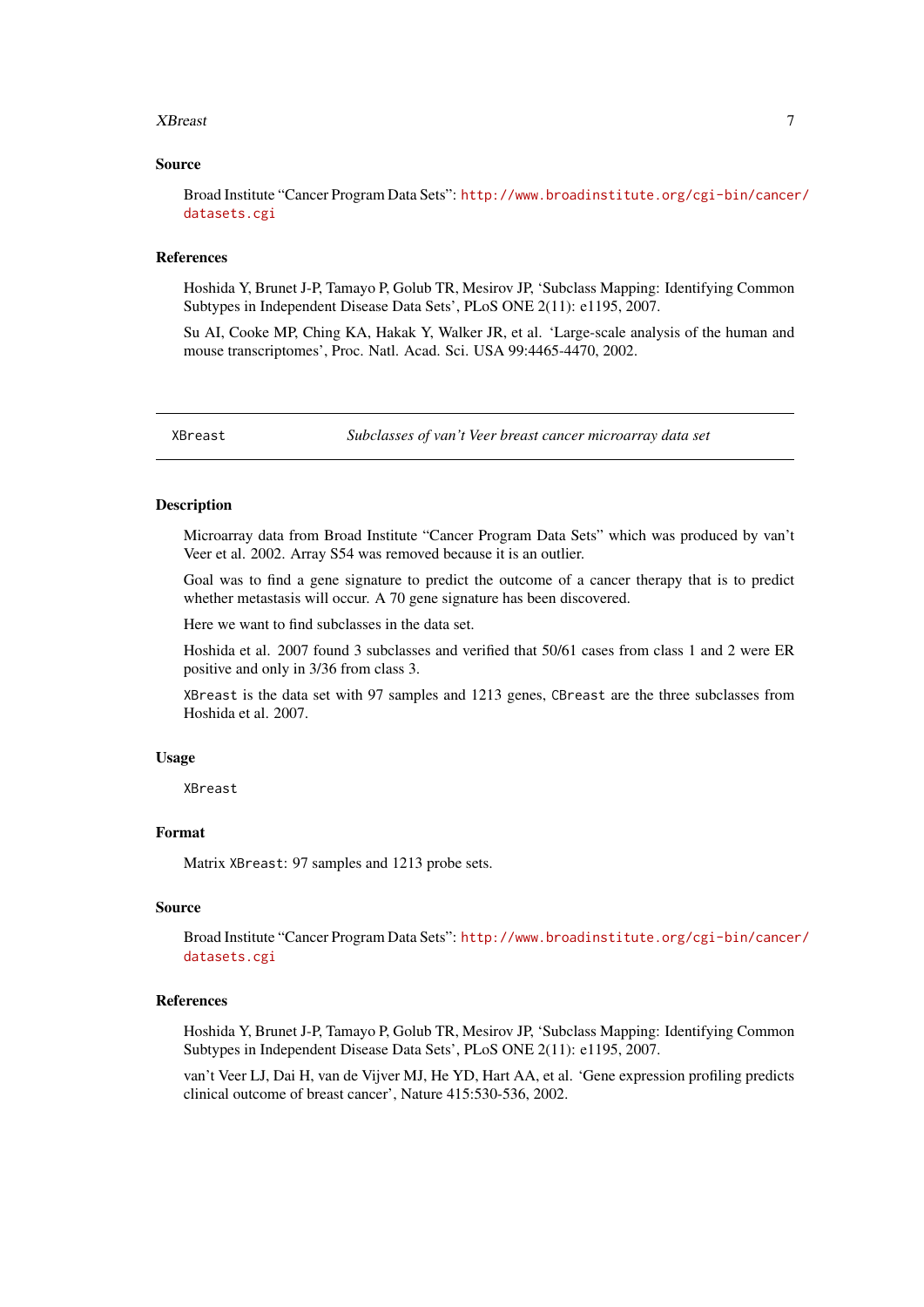<span id="page-7-0"></span>

#### Description

Microarray data from Broad Institute "Cancer Program Data Sets" which was produced by Rosenwald et al. 2002.

Goal was to predict the survival after chemotherapy

Hoshida divided the data set into three classes: "OxPhos" (oxidative phosphorylation), "BCR" (Bcell response), and "HR" (host response).

We want to identify these subclasses.

#### Usage

XDLBCL

#### Format

Matrix XDLBCL: 180 samples and 661 probe sets.

#### Source

Broad Institute "Cancer Program Data Sets": [http://www.broadinstitute.org/cgi-bin/cancer](http://www.broadinstitute.org/cgi-bin/cancer/datasets.cgi)/ [datasets.cgi](http://www.broadinstitute.org/cgi-bin/cancer/datasets.cgi)

#### References

Hoshida Y, Brunet J-P, Tamayo P, Golub TR, Mesirov JP, 'Subclass Mapping: Identifying Common Subtypes in Independent Disease Data Sets', PLoS ONE 2(11): e1195, 2007.

Rosenwald A, Wright G, Chan WC, Connors JM, Campo E, et al. 'The use of molecular profiling to predict survival after chemotherapy for diffuse large-B-cell lymphoma', New Engl. J. Med. 346: 1937-1947, 2002.

XMulti *Microarray data set of Su on different mammalian tissue types*

#### **Description**

Microarray data from Broad Institute "Cancer Program Data Sets" which was produced by Su et al. 2002.

Gene expression from human and mouse samples across a diverse array of tissues, organs, and cell lines have been profiled. The goal was to have a reference for the normal mammalian transcriptome.

Here we want to identify the subclasses which correspond to the tissue types.

#### Usage

XMulti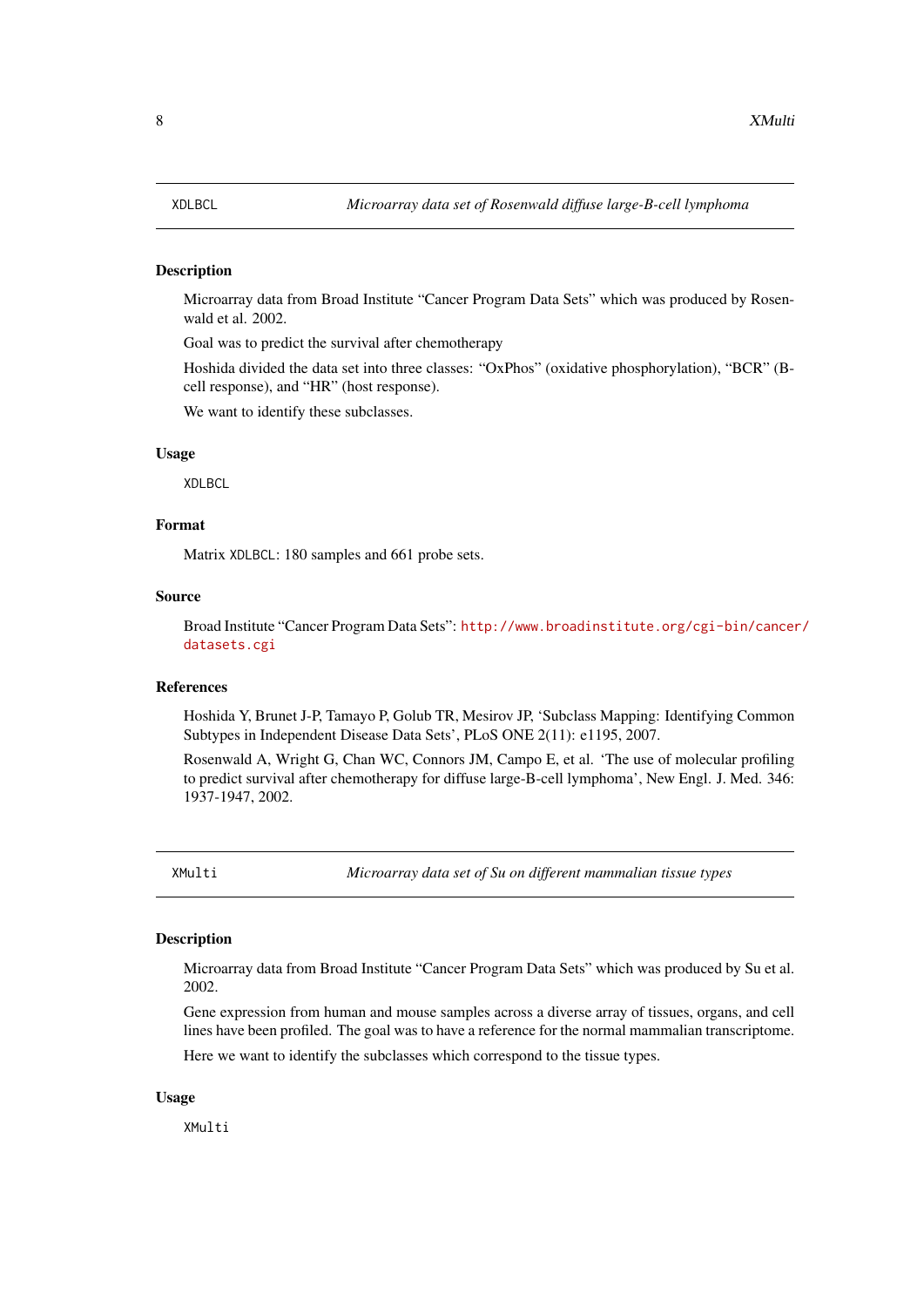#### XMulti 2008 and 2008 and 2008 and 2008 and 2008 and 2008 and 2008 and 2008 and 2008 and 2008 and 2008 and 2008

#### Format

Matrix XMulti: 102 samples and 5565 probe sets

#### Source

Broad Institute "Cancer Program Data Sets": [http://www.broadinstitute.org/cgi-bin/cancer](http://www.broadinstitute.org/cgi-bin/cancer/datasets.cgi)/ [datasets.cgi](http://www.broadinstitute.org/cgi-bin/cancer/datasets.cgi)

#### References

Hoshida Y, Brunet J-P, Tamayo P, Golub TR, Mesirov JP, 'Subclass Mapping: Identifying Common Subtypes in Independent Disease Data Sets', PLoS ONE 2(11): e1195, 2007.

Su AI, Cooke MP, Ching KA, Hakak Y, Walker JR, et al. 'Large-scale analysis of the human and mouse transcriptomes', Proc. Natl. Acad. Sci. USA 99:4465-4470, 2002.